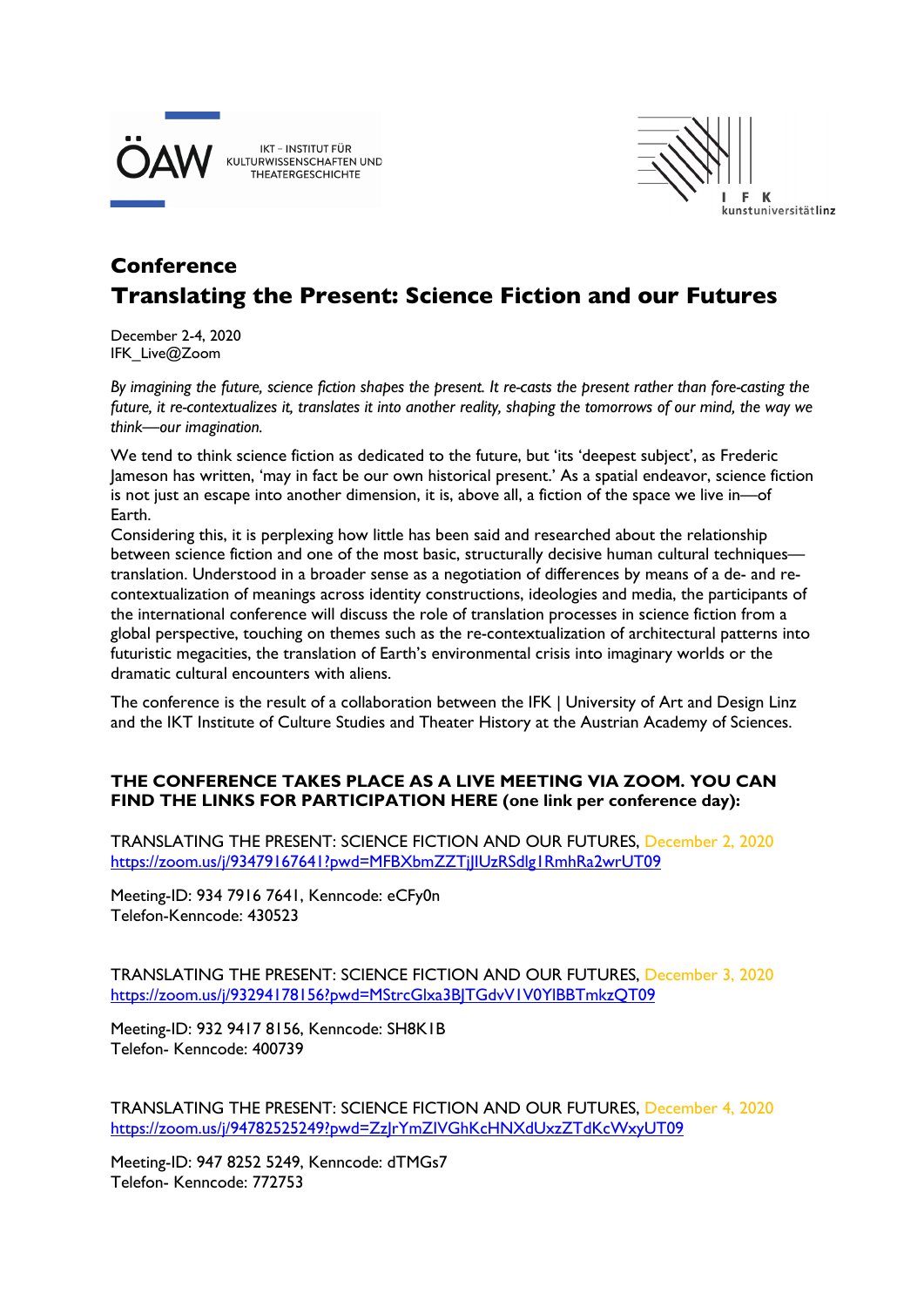| 14.30 | Welcome and Introduction<br><b>Federico Italiano</b>                                                                                                                         |
|-------|------------------------------------------------------------------------------------------------------------------------------------------------------------------------------|
| 15.00 | <b>KEYNOTE</b><br>Lisa Yaszek<br>Translating Feminist Politics to Science Fiction, 1761-Present<br>Chair: Federico Italiano                                                  |
| 16.30 | Break                                                                                                                                                                        |
| 17.00 | Claudia Sackl<br>Translating (in) Afrofuturism:<br>Cross-Cultural Exchange and Intermedial Transfer in Black Speculative (Young Adult) Fiction<br>Chair: Julia Boog-Kaminski |
| 18.00 | <b>Break</b>                                                                                                                                                                 |
| 18.30 | <b>CONVERSATION</b><br><b>Olalekan Jeyifous and Elsa Bleda</b><br>African Futures: Cyberpunk Aesthetic, Afrofuturism and the Visual Arts<br>Chair: Federico Italiano         |
| 19.30 | l End                                                                                                                                                                        |

## **IFK\_live@Zoom Thu., December 3, 2020**

|       | 10.30 Johannes Kaminski<br>All Under Heaven: World Governments in Contemporary Chinese SF<br>Chair: Federico Italiano                           |
|-------|-------------------------------------------------------------------------------------------------------------------------------------------------|
| 11.30 | <b>Break</b>                                                                                                                                    |
| 12.00 | <b>Iseult Grandjean</b><br>Terraforming Earth: The Past as Future Space in Climate Fiction<br>Chair: Julia Boog-Kaminski                        |
| 13.00 | Lunch Break                                                                                                                                     |
| 14.30 | <b>Ann Cotten</b><br>Camp, Projection and indirect access: SF as a sturdy vehicle<br>Chair: Julia Boog-Kaminski                                 |
| 15.30 | <b>Break</b>                                                                                                                                    |
| 16.00 | <b>READING</b><br><b>Lauren Beukes</b><br>Afterland<br>Chair: Federico Italiano                                                                 |
|       | 17.00   Break                                                                                                                                   |
| 18.00 | <b>KEYNOTE</b><br><b>Roland Innerhofer</b><br>Das Ende der Eintönigkeit. Wie SF das Leben nach dem Menschen erzählt<br>Chair: Federico Italiano |

19.30 End